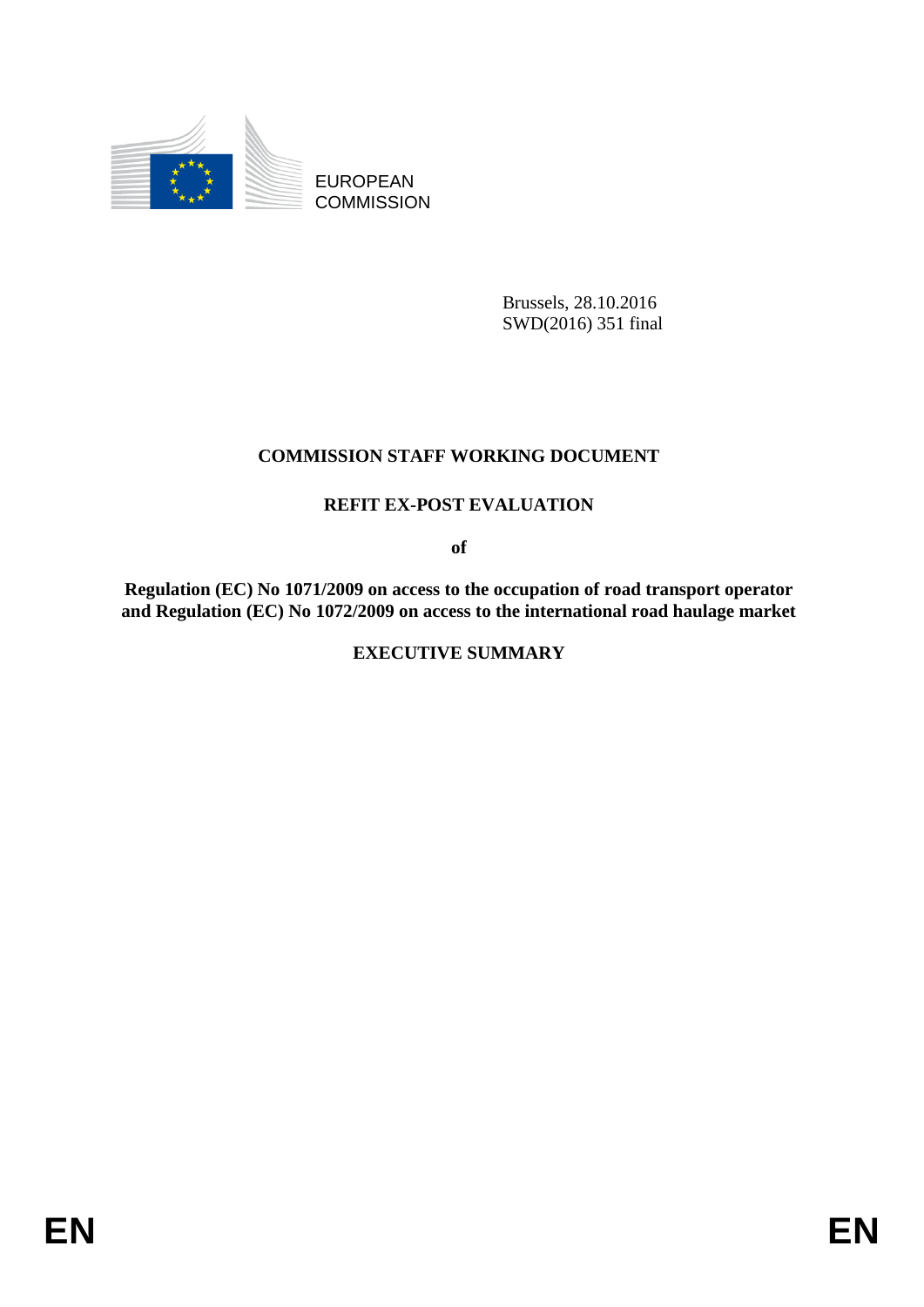## **EXECUTIVE SUMMARY**

1

Regulation (EC) No 1071/2009 sets the provisions that undertakings must comply with in order to access the occupation of road transport operator (passenger and freight). It also lays down certain provisions to regulate and facilitate enforcement by Member States, including by establishing a European Register of Road Transport Undertakings (ERRU).

Regulation (EC) No 1072/2009 lays down the provisions to be complied with by undertakings that wish to operate on the international road haulage market and on national markets other than their own (cabotage). It includes provisions related to the documents to be issued to such undertakings by the Member State of registration (Community License), as well as to drivers from third countries (driver attestation). It also sets down provisions regarding the sanctioning of infringements and cooperation between Member States in that context.

Regulations (EC) No 1071/2009 and No 1072/2009 ("the Regulations") were adopted as part of the package of measures aimed at modernising the rules governing admission to the occupation of road transport operator and access to the road transport market. As a global objective, they aimed to support the completion of the internal market in road transport, its efficiency and competitiveness.

The Regulations have been subject to a broad review of the road freight market which the Commission has undertaken in 2012-2014. This culminated in the adoption of the Report on the State of the Union Road Transport Market in April 2014. In that Report, the Commission came to the conclusion that "a balanced reform, including provisions to ensure the uniform application of market access rules, would bring clarity to the legal provisions that Member States and the industry understand and apply differently. Clearer rules would provide the basis for an enhanced culture of compliance and limit the possibilities for fraud (both in the fiscal or social sphere). This is a *sine qua non* condition to improving the coherence of enforcement that is expected of a Single European Transport Area."

In 2015 it was deemed appropriate to assess whether the two Regulations are still fit for purpose and they were hence subject to a Regulatory Fitness and Performance  $(REFIT^1)$ evaluation. The current evaluation analyses whether the two Regulations have been effective and efficient in attaining their objectives, whether it is still relevant to have EU level instruments in this area, as well as if the Regulations are coherent with other EU policies. The evaluation covers the whole EU and the period from 2011 to 2015. It is supported by an external study carried out for the Commission in  $2014-2015^2$  and regular contacts with stakeholders, as well as policy documents of the Commission and other relevant literature.

Overall, the adoption of the Regulations provided an appropriate theoretical framework for operation in the EU road freight transport market. Whereas common EU rules on access to the profession and to the market should provide for more harmonisation across Member States and prevent unilateral measures taken by Member States, in practice they failed to achieve a level playing field due to enforcement and implementation problems.

Significant problems were encountered. The main difficulties were linked to the practical application and enforcement of the principles laid down in the Regulations. Differences in interpretation of their provisions by Member States and hauliers, inconsistencies in enforcement practices and lack of cooperation between Member States substantially hinder

<sup>1</sup> COM(2012) 746, Communication form the Commission to the European Parliament, the Council, the European Economic and Social Committee and the Committee of the Regions, EU Regulatory Fitness, 12.12.2012.

<sup>2</sup> [http://ec.europa.eu/transport/facts-fundings/evaluations/doc/2015-12-ex-post-evaluation-regulations-2009r1071-and-](http://ec.europa.eu/transport/facts-fundings/evaluations/doc/2015-12-ex-post-evaluation-regulations-2009r1071-and-2009r1072.pdf)[2009r1072.pdf](http://ec.europa.eu/transport/facts-fundings/evaluations/doc/2015-12-ex-post-evaluation-regulations-2009r1071-and-2009r1072.pdf)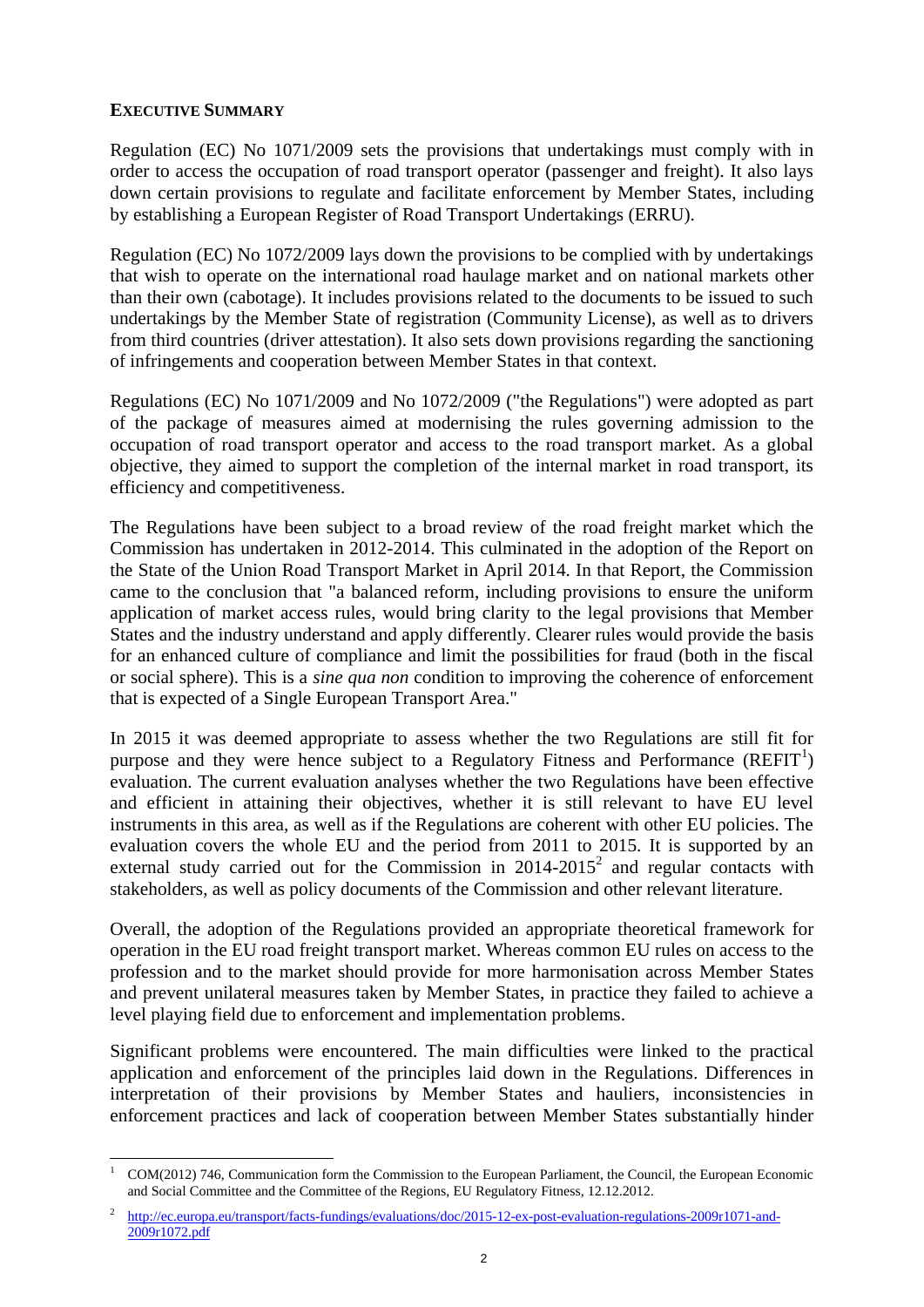the effective enforcement of the Regulations and bring about legal uncertainty for the operators.

There are very different levels of control exercised by Member States. For example, some Member States put a lot of weight (in terms of budgetary and resource allocation) in the control of illegal cabotage, while other Member States practically do not control cabotage operations.

Another major identified shortcoming is linked to the lack of cooperation between (at least some) Member States, notably as regards compliance with the stable and effective establishment criterion.

The cabotage provisions are unclear and hardly enforceable. Some Member States accept several loading and/or unloading operations within the same cabotage operation, while others do not.

There is an unclear definition of stable and effective establishment, notably as regards the definition of operating centre. Some countries require, for example, parking facilities, while others do not.

There is also a lack of clarity as to which infringements should lead to loss of good repute. Notably, the current categorisation of the seriousness of infringements which may lead to loss of good repute issued by the Commission covers only safety-related infringements. Rehabilitation procedures differ widely between Member States.

Some Member States impose additional conditions on access to the occupation of road haulier, for example linked to the minimum number of vehicles or to the minimum age of the transport manager, leading to divergent conditions for access to the profession.

In terms of the penalties in place for infringements of the Regulations, the major variations of financial penalties between Member States are often at a level that cannot be justified on grounds solely of socio-economic differences.

Despite the fact that the EU Regulations are directly applicable at the national level, several Member States complemented these with national guidance on the application of the EU rules. In some instances, the national regulatory systems contained illegalities and the Commission started infringement procedures against the Member States concerned. Infringement procedures were also initiated whenever Member States failed to implement provisions of the Regulations.

As regards the efficiency of the Regulations, overall the benefits experienced to date in terms of reduced administrative costs are much lower than the amount originally anticipated. The shortfall is mainly due to the fact that the ERRU system is not fully functional. This is due both to the fact that not all of the Member States' national electronic registers are interconnected yet and to the insufficient use of ERRU by Member States which are already connected.

The Regulations cover most of the key issues which are relevant to the objectives of reducing competitive distortion and establishing more harmonised conditions for access to the profession and to the international road transport market. The remaining problems are mainly due to issues of interpretation and/or enforcement, rather than from the targeting of the rules themselves.

There are no major inconsistencies between the Regulations and other legislation with which it interacts, even though certain difficulties have been identified in their joint enforcement